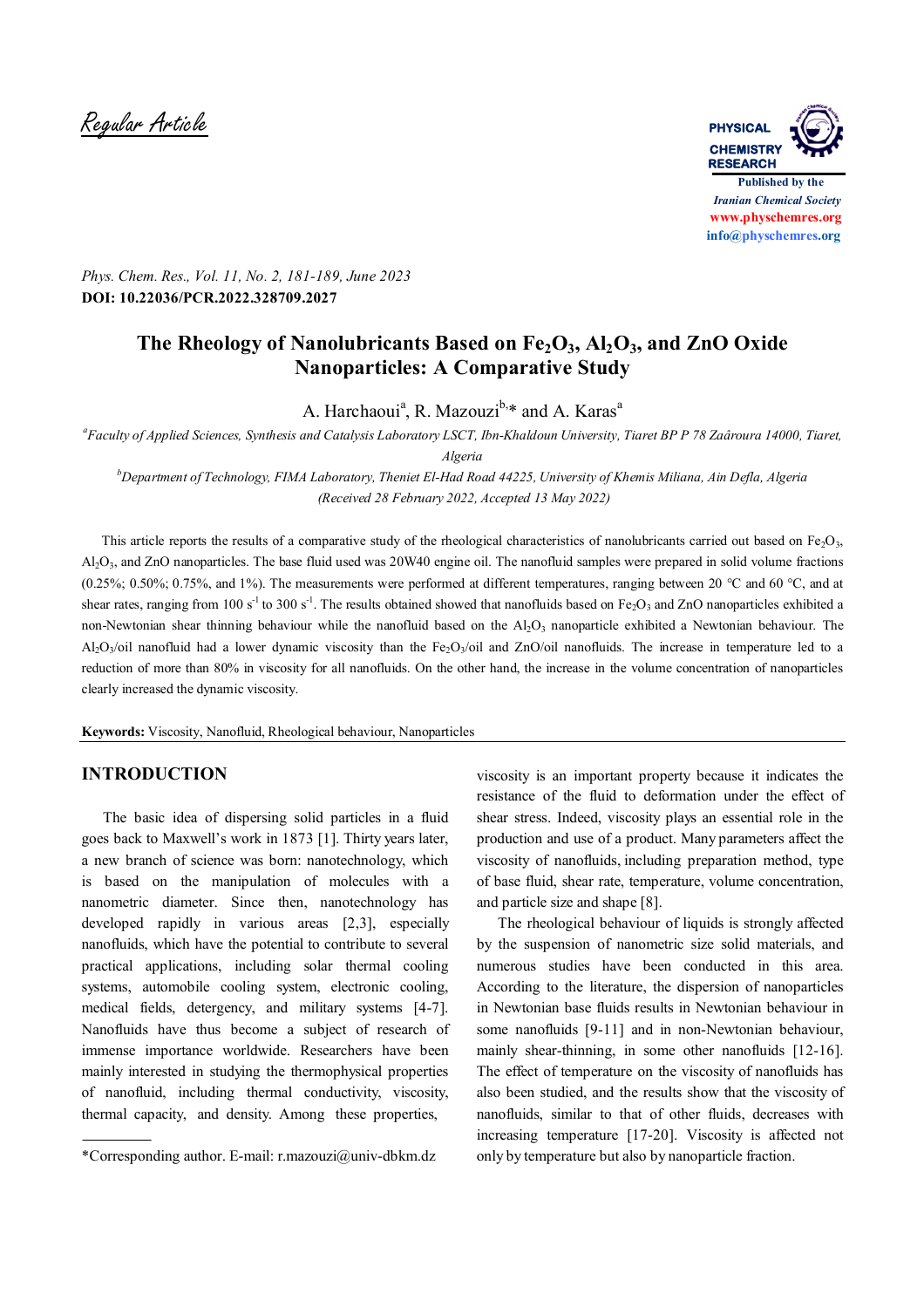Numerous studies have demonstrated that an increase in the viscosity of nanofluids is linked to the addition of nanoparticles to the base fluid [21,22]. Furthermore, studies have shown that adding even small amounts of nanoparticles, especially at low shear rates and low temperatures, can transform the Newtonian behaviour of the base fluid into non-Newtonian behaviour [23]. To assess the viscosity of nanofluids, Atashrouz *et al*. [24] measured the viscosity of an ethylene glycol-water mixture-based  $Fe<sub>3</sub>O<sub>4</sub>$ nanofluid, and their results showed that increasing the shear rate led to a reduction in the viscosity (shear-thinning behaviour). Abdul Hamid et al. conducted experimental studies to measure the viscosity of  $Al_2O_3/water$  and  $Al_2O_3$ /ethylene glycol nanofluids and found an increase greater than 100% compared to the base fluid in relative viscosity with increasing particle concentration [25]. Esfe et al. also measured the viscosity of MWCNT (30%)-  $Al_2O_3$  (70%)/5W50 nanofluid as a function of shear rate, and their results revealed that the viscosity of nanofluid decreased with an increase in temperature and increased with an increase in volume fraction, indicating the non-Newtonian behaviour of nanofluids [26]. Hojiat *et al.* measured the viscosity of various nanofluids, in particular nanoparticles of  $Al_2O_3$ ,  $TiO_2$ , and CuO dispersed in an aqueous solution of Carboxy Methyl Cellulose (CMC). Their results showed that base fluid as well as all suspensions exhibited a non-Newtonian behaviour (shearthinning) [27]. Also, Das *et al.* measured the viscosity of Al<sub>2</sub>O<sub>3</sub>/water nanofluids as a function of shear rate and reported that viscosity increased with increasing particle concentration, indicating a non-Newtonian behaviour of nanofluids [28].

 Mixing nanoparticles with the base liquid alters the viscosity of the nanofluid, thus affecting its rheology. Hence, understanding the rheological properties of nanofluids is of critical importance for the further development of their practical applications. For instance, the enhancement of the rheological properties of nanolubricants can improve the performance of engine lubrication system. As a result, various methods have been developed to improve the capability of lubricants for various applications. One of the methods suggested in this regard is the use of nanoparticles in lubricants. However, few comparative studies have been conducted to investigate the effects of

adding nanoparticles on the rheological behaviour of engine oil. The objective of this paper is to propose a comparative study of the rheological behaviour of nanofluids based on iron oxide (Fe<sub>2</sub>O<sub>3</sub>), aluminum oxide (Al<sub>2</sub>O<sub>3</sub>) and Zinc oxide (ZnO) nanoparticles. To this end, after nanofluids were prepared, rheological measurements were carried out. Then, the variation in the viscosity of nanofluids was examined as a function of shear rate, temperature, and volume concentration, and the rheological behaviours of nanofluids were compared to each other.

### **EXPERIMENTATION**

In this study, nanofluids were prepared using a two-step method. Nanoparticles used in this method were first prepared as dry powders using chemical or physical methods and were then dispersed into the base liquid for the desired nanofluid. The base fluid used was 20W40 engine oil. In total, three nanofluids, namely,  $Fe<sub>2</sub>O<sub>3</sub>/oil$ ,  $Al<sub>2</sub>O<sub>3</sub>/oil$ , and ZnO/oil, were prepared with solid volume fractions of 0.25%, 0.5%, 0.75%, and 1%. For this, Equation (1) of the volume fraction was used to determine the weight of various nanoparticles corresponding to each volume fraction.

$$
\varphi = \frac{V_{nanoparticles}}{V_{nanoparticles} + V_{20W40}} = \frac{\left(\frac{W}{\rho}\right)_{nanoparticles}}{\left(\frac{W}{\rho}\right)_{nanoparticles}} \times 100
$$
\n(1)

In this equation,  $\rho$  is density,  $\varphi$  is the solid volume fraction of nanoparticles, and *w* is the weight of nanoparticles. The amount of nanoparticle calculated was weighed using a precision digital balance and was then added to the base fluid. The mixture was stirred using a magnetic stirrer. Subsequently, to obtain a homogeneous suspension, the mixture was subjected for three hours to ultrasonic homogenization using an ultrasonic homogenizer (1200 w, 20 kHz; Hielscher Ultrasonics GmbH, Teltow, Germany). The preparation of nanofluids by this method made it possible to suppress agglomeration and aggregation of nanoparticles and obtain stable suspensions for up to 72 h. The specifications of nanoparticles provided by Sigma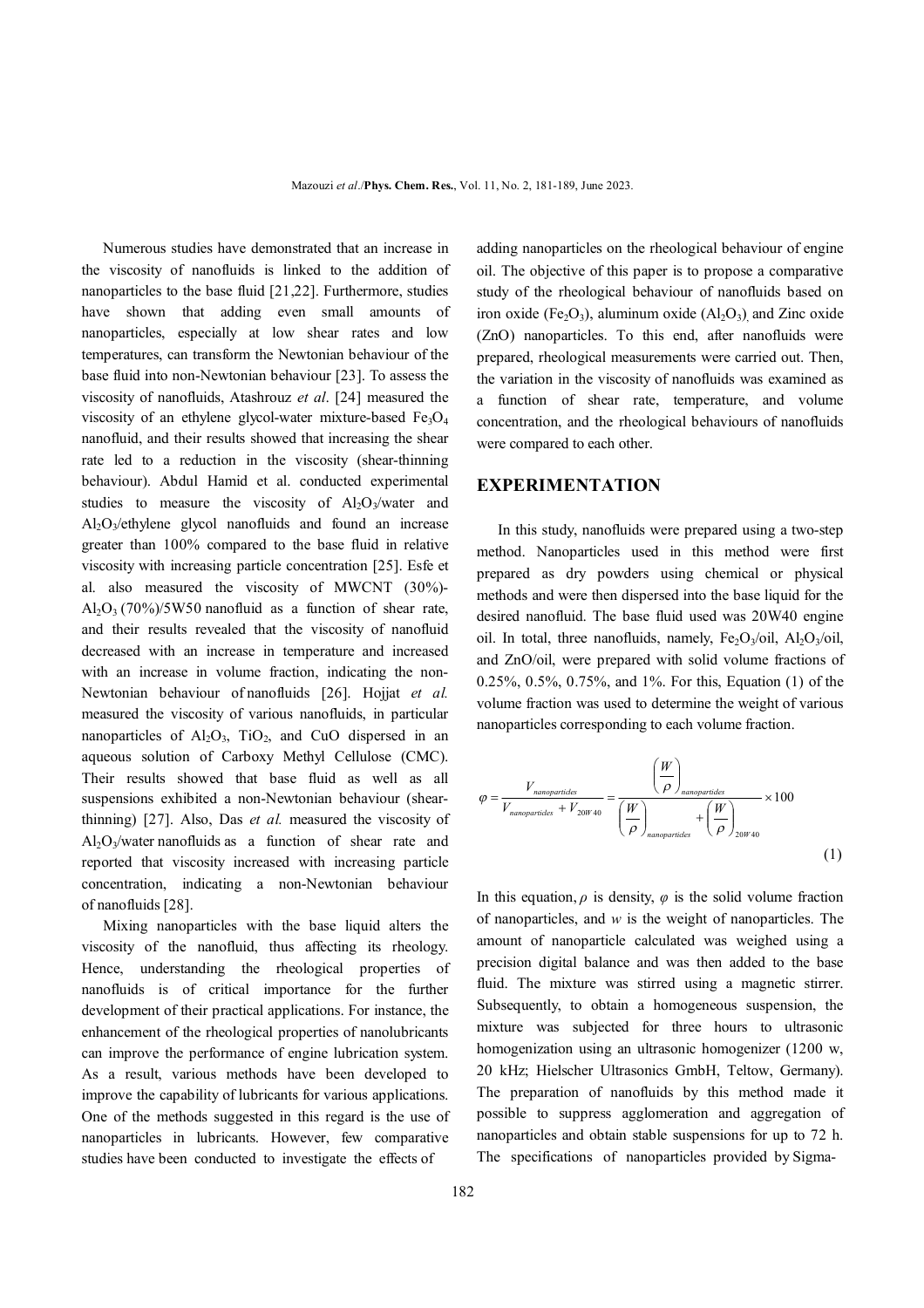Aldrich (USA) are listed in Table 1. The nanoparticles and different samples of nanolubricants are illustrated in Fig. 1. The rheological measurements were carried out using an MCR 302 rotational rheometer (Anton Paar, Graz, Austria). The geometry used was double-gap concentric cylinder geometry. The accuracy and repeatability of the apparatus were  $\pm 1.0\%$  and  $\pm 0.2\%$ , respectively. The tests were carried out with different shear rates, ranging from  $100 \text{ s}^{-1}$  to  $300 \text{ s}^{-1}$ , and at different temperatures, ranging from 20 °C to 60 °C. To minimize repeatability, the experiments were repeated at different temperatures, concentrations, and shear rates, and the average data were calculated.

#### **Table 1.** Characteristics of Nanoparticles

|                       | Fe <sub>2</sub> O <sub>3</sub> | $Al_2O_3$ | ZnO     |  |
|-----------------------|--------------------------------|-----------|---------|--|
| Purity                | $>99\%$                        | $>98\%$   | $>99\%$ |  |
|                       |                                |           |         |  |
| Molecular<br>weight   | 159.69                         | 101.96    | 81.39   |  |
| $(g \mod^{-1})$       |                                |           |         |  |
| Average particle size | $<$ 58<br>58                   |           | 60      |  |
| (nm)                  |                                |           |         |  |
| Appearance            | Brown                          | White     | White   |  |



**Fig. 1.**  $Fe<sub>2</sub>O<sub>3</sub>$ ,  $Al<sub>2</sub>O<sub>3</sub>$ , and ZnO nanoparticles and their corresponding nanofluid samples.

## **RESULTS AND DISCUSSION**

### **XRD Analysis**

Figure 2 shows the XRD patterns of  $Fe<sub>2</sub>O<sub>3</sub>$ , Al<sub>2</sub>O<sub>3</sub>, and ZnO nanoparticles displayed in the range of 0-80°. The average particle size of the nanoparticles was found to be 58 nm.



**Fig. 2.** The XRD patterns of  $Fe<sub>2</sub>O<sub>3</sub>$ ,  $Al<sub>2</sub>O<sub>3</sub>$ , and ZnO nanoparticles.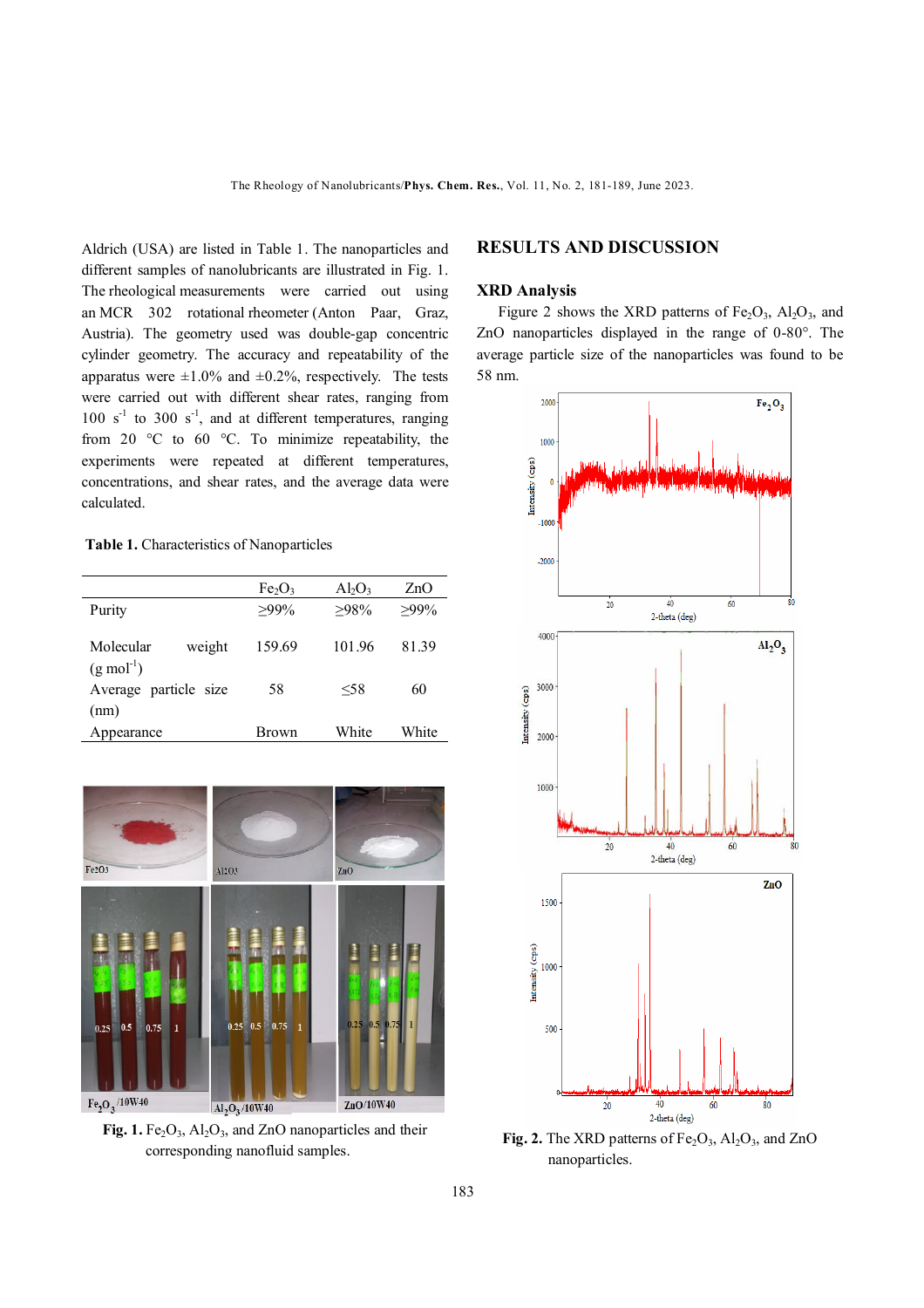### **The Effect of Shear Rate on Viscosity**

The dynamic viscosities of different samples, as a function of shear rate at different temperatures, are plotted together in Fig. 3. According to this figure, the variation of viscosity was within 1.5% at 20  $^{\circ}$ C, suggesting that the behaviour of nanofluids was identical and that they can be approximately treated as Newtonian fluids. However, at 40 °C and 60 °C, the nanofluids exhibited a non-Newtonian behaviour.

 Figure 4 illustrates the viscosity of different nanofluids with respect to the shear rate at various temperatures. In addition, Fig. 4 shows the purely Newtonian behaviour of the base fluid within the measured shear rates. By adding a number of solid nanoparticles to the base fluid, the rheological behaviour of the fluids changed and viscosity became a function of the shear rate. As can be seen in Fig. 4, the viscosity of  $Al_2O_3$ /oil had only a minimal effect on the shear rate whereas the  $Fe<sub>2</sub>O<sub>3</sub>/oil$  and ZnO/oil nanofluids exhibited a clear shear-thinning behaviour. Such shear-thinning behaviour possibly arose from the alignment of nanoparticle clusters in the flow direction caused by the increasing shear rate, thereby resulting in an initial decrease in viscosity. Other researchers have also observed similar behaviour [29,30]. The study of this behaviour is detailed by determining the power index *n*.



**Fig. 3.** Dynamic viscosity *versus* shear rate at different



temperatures;  $φ = 1%$ .<br>**Fig. 4.** Dynamic viscosity *versus* shear rate;  $φ = 0.5%$ .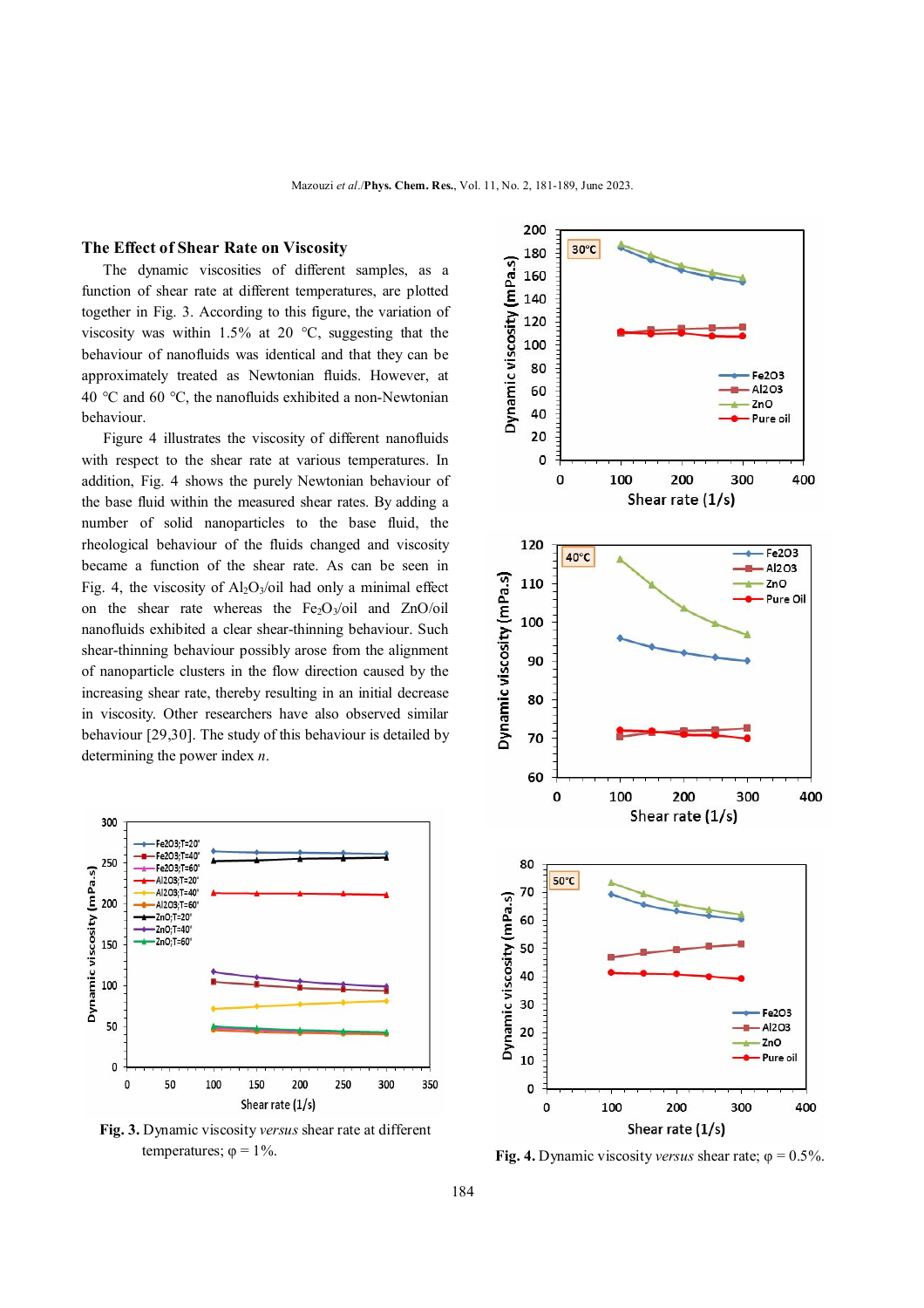The Ostwald-de Waele equation presented below was used to identify the rheological behaviour of fluids:

$$
\tau = k\gamma^n \tag{2}
$$

where  $n$  is the power-law index,  $k$  is the consistency index, and  $\tau$  is the shear stress. The fluid viscosity, as a function of the power-law, was defined by the following equation:

$$
\eta = k\gamma^{(n-1)}\tag{3}
$$

In Equation (3), *η* represents the apparent viscosity and  $\hat{Y}$  is the shear rate. In addition, *n* determines the rheological behaviour of fluids as follows: If *n* is equal to 1, the fluid is Newtonian, if  $n < 1$ , the fluid is shear-thinning, and if  $n > 1$ , the fluid is shear-thickening.

In order to obtain the indices *n* and *k*, logarithmic curves of shear stress versus shear rate were plotted. Then, the indices were calculated by the following equation:

$$
\ln(\tau) = \ln(k) + n \ln(\gamma) \tag{4}
$$

Figure 5 shows the shear stress *vs*. shear rate curves of nanofluids for a solid volume fraction of 0.5%. The values were obtained from the linear regression of the curves in the logarithmic diagram  $ln(\tau)$ , as a function of  $ln(\gamma)$ . The indices *n* and *k* were determined for all nanofluids at different temperatures and solid volume fractions. The results are listed in Table 2.

 **Table 2.** Consistency and Power-Law Indices



**Fig. 5.** Shear stress *versus* shear rate;  $\varphi = 0.5\%$ .

The variations in the *n* and *k* indices of each nanofluid at different temperatures with a 0.5% volume fraction of nanoparticles are shown in Fig. 6. As can be seen in Fig. 6, at the same temperature, the value of the *k* index of the Al<sub>2</sub>O<sub>3</sub>/oil nanofluid was lower than that of the other two nanofluids, indicating that the viscosity of  $Al_2O_3$ /oil nanofluid was lower than that of  $Fe<sub>2</sub>O<sub>3</sub>/oil$  and ZnO/oil nanofluids. However, the *k* index decreased with increasing temperature for all nanofluids. Regarding the variations in the power-law index, the value of *n* for nanofluids based on

| Concentration       | Temperature      | Fe <sub>2</sub> O <sub>3</sub> |      | $Al_2O_3$ |             | ZnO  |      |
|---------------------|------------------|--------------------------------|------|-----------|-------------|------|------|
| $(\% \text{ vol.})$ | $\rm ^{\circ}C)$ | k                              | n    | $\bf k$   | $\mathbf n$ | k    | n    |
| 0.5                 | 20               | 0.25                           | 0.99 | 0.11      | 1.12        | 0.21 | 0.95 |
| 0.5                 | 40               | 0.12                           | 0.94 | 0.07      | 1.11        | 0.18 | 0.89 |
| 0.5                 | 60               | 0.08                           | 0.87 | 0.06      | 0.91        | 0.08 | 0.87 |
| 0.75                | 20               | 0.14                           | 1.10 | 0.11      | 0.99        | 0.14 | 1.11 |
| 0.75                | 40               | 0.12                           | 1.09 | 0.10      | 0.95        | 0.12 | 1.11 |
| 0.75                | 60               | 0.04                           | 0.97 | 0.04      | 0.98        | 0.07 | 0.9  |
|                     | 20               | 0.27                           | 0.98 | 0.14      | 1.08        | 0.23 | 0.93 |
|                     | 40               | 0.15                           | 0.90 | 0.07      | 1.11        | 0.21 | 0.84 |
|                     | 60               | 0.08                           | 0.87 | 0.04      | 0.98        | 0.09 | 0.85 |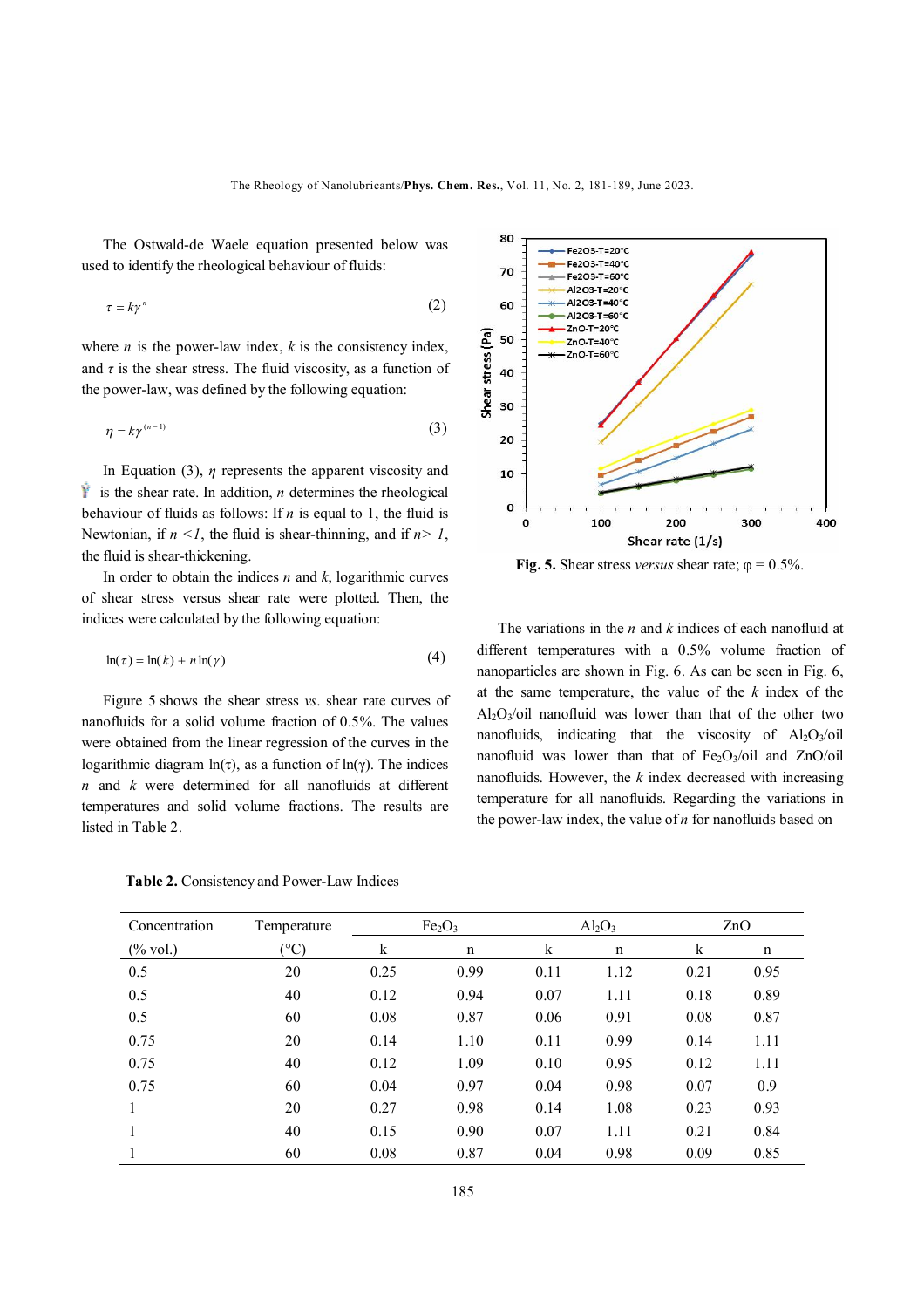$Fe<sub>2</sub>O<sub>3</sub>$  and ZnO was less than 1, which confirms the non-Newtonian shear-thinning behaviour of these nanofluids compared to the nanofluid based on  $\text{Al}_2\text{O}_3$ , which exhibited a Newtonian behaviour. However, at a high temperature (60 °C), the *n* index was almost the same for all nanofluids, which reflects the same rheological behaviour.

#### **Effect of Temperature on Viscosity**

Figure 7 shows the dynamic viscosity, as a function of temperature, for nanofluids at different volume fractions and a shear rate  $\dot{Y} = 200 \text{ s}^{-1}$ . The results showed a general trend, according to which the dynamic viscosity decreased when the temperature increased at a constant volume fraction for all nanofluids. More specifically, when the temperature increased from 20 °C to 60 °C, the dynamic viscosity decreased 85%, from 260 mPa s to 40 mPa s. While maximum viscosity was observed in the nanofluid Fe<sub>2</sub>O<sub>3</sub>/oil with a 1% volume fraction, minimum viscosity was found in the base fluid. An increase in temperature resulted in an increase in the intermolecular distance of the nanoparticles and the base fluid, as a consequence of which their resistance against the flow and viscosity of nanofluids were reduced. The viscosity curves converged almost to the same value  $T = 60$  °C, suggesting that the effect of solid volume fraction was negligible compared to that of temperature.

#### **Effect of Concentration on Viscosity**

 The solid volume fraction is a very important parameter that affects the rheological behaviour of nanofluids. The dynamic viscosity of the studied nanolubricants with respect to solid concentration at different temperatures and different shear rates is displayed in Fig. 8. As can be seen in Fig. 8, the viscosity of nanofluids based on  $Fe<sub>2</sub>O<sub>3</sub>$  and ZnO nanoparticles was significantly higher than that of the nanofluid based on  $Al<sub>2</sub>O<sub>3</sub>$  nanoparticles. The rheological behaviour of the  $Al_2O_3$ /oil nanofluid was different from that of the other two nanofluids. Also, Fig. 8 illustrates that as the solid volume fraction increased, the viscosity increased too, except for the Al2O3 nanofluid, in which the dynamic viscosity decreased at low volume fractions (between 0.25% and 0.5%) but increased at volume fractions higher than 0.5%. Several experimental studies have concluded that the



**Fig. 6.** Consistency and power-law indices for  $\varphi = 0.5\%$ .



**Fig. 7.** Dynamic viscosity *versus* temperature at different volume concentrations,  $\gamma = 200$  s<sup>-1</sup>.

addition of nanoparticles increases fluid viscosity. The presence of nanoparticles affects the fluid shear stress due to the increase in the internal friction of the fluid, which, in turn, allows the fluid to resist the flow more, which is synonymous with increased viscosity. However, increasing the number of solid particles in a specific amount of fluid leads to larger nanoclusters due to van der Waals forces between the particles. These nanoclusters prevent the movement of oil layers on each other, leading to a higher viscosity [31].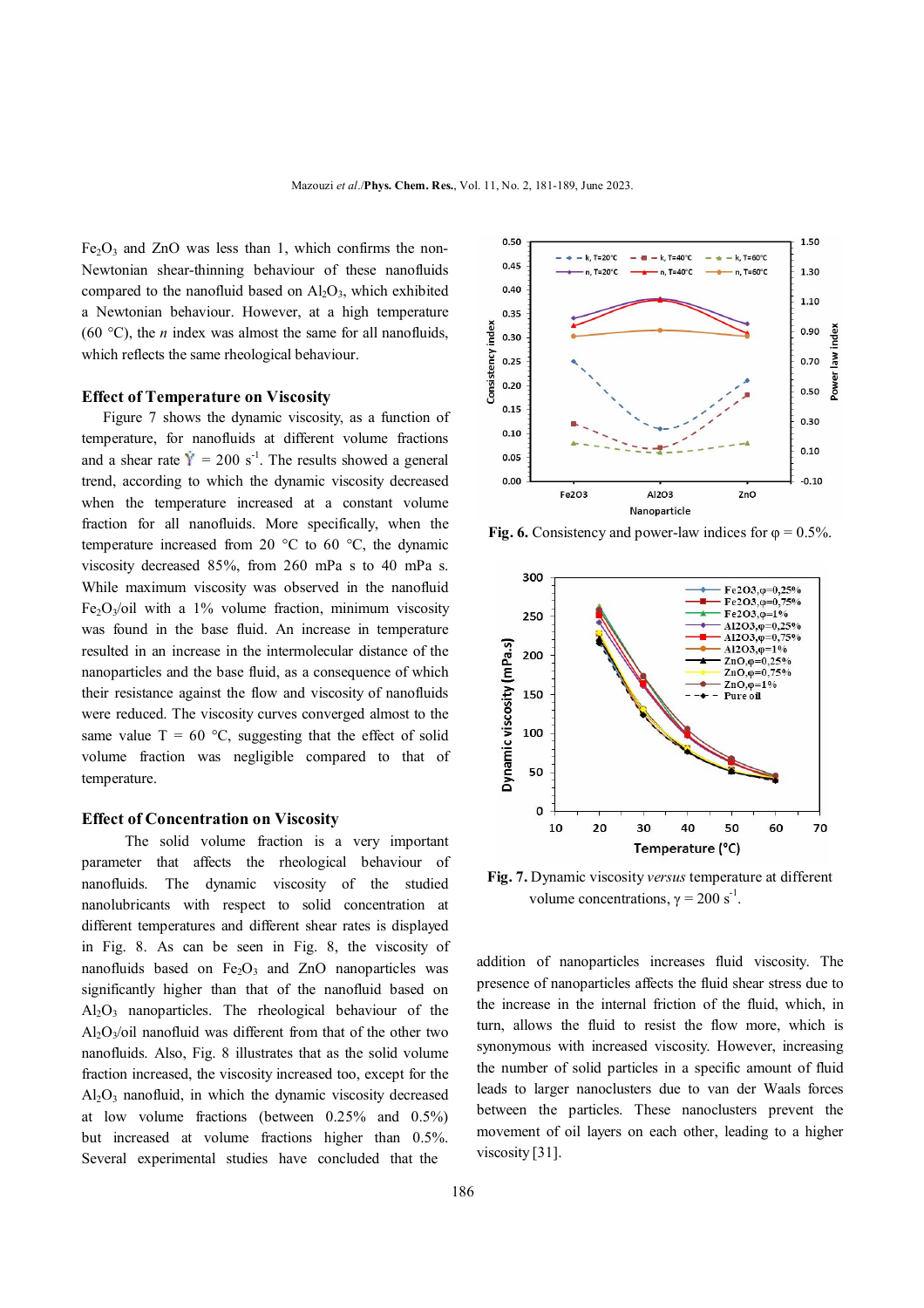

**Fig. 8.** Dynamic viscosity *versus* solid volume fraction.

## **CONCLUSIONS**

In the present paper, a comparative study of the rheological behaviour of nanofluids was carried out. Nanofluids based on Fe<sub>2</sub>O<sub>3</sub>, Al<sub>2</sub>O<sub>3</sub>, and ZnO were prepared at different concentrations. The viscosity of the nanofluids was examined in terms of different variables, including shear rate, temperature, and volume fraction. Based on the results, the following conclusions can be drawn:

• The viscosity of  $A<sub>1</sub>O<sub>3</sub>/oil$  nanofluid was significantly lower than that of  $Fe<sub>2</sub>O<sub>3</sub>/oil$  and ZnO/oil nanofluids;

 Ostwald-de Waele equation allowed the researchers to identify the non-Newtonian shear-thinning behaviour of  $Fe<sub>2</sub>O<sub>3</sub>/oil$  and  $ZnO/oil$  nanofluids and the Newtonian behaviour of  $Al_2O_3$ /oil nanofluid;

 All studied nanofluids had a viscosity that decreased with increasing temperature. The viscosity decreased around 85% at temperatures ranging from 20  $^{\circ}$ C to 60  $^{\circ}$ C;

• The viscosity of  $Fe<sub>2</sub>O<sub>3</sub>/oil$  and ZnO/oil nanofluids increased by the increase in the concentration of solid nanoparticles. For nanofluid  $Al_2O_3$ , the dynamic viscosity decreased at low volume fractions (below 0.5%) but increased at volume fractions beyond 0.5%. At a high temperature, the effect of solid volume fraction became negligible compared to that of the temperature.

## **REFERENCES**

- [1] Maxwell, J. C., Electricity and Magnetism. Eds. Clarendon (UK), Oxford University Press, **1873**.
- [2] Bayda, S.; Adeel, M.; Tuccinardi, T.; Cordani, M.; Rizzolio, F., The history of nanoscience and nanotechnology: from chemical-physical applications to nanomedicine. *Molecules.* **2020**, *25*, 112-127, http://dx.doi.org/10.3390/molecules25010112.
- [3] Mahbubul, I. M.; Saidura, R.; Amalina, M. A., Thermal conductivity, viscosity and density of R141b refrigerant based nanofluid. *Procedia Eng.* **2013**, *56*, 310-315, http://dx.doi.org/10.1016/j.proeng.2013.03.124.
- [4] Ul Huda, N.; Hamid, A.; Khan, M., Impact of Cattaneo-Christov model on Darcy-Forchheimer flow of ethylene glycol base fluid over a moving needle. *J. Mater. Res. Technol.* **2020**, *9*, 4139-4146,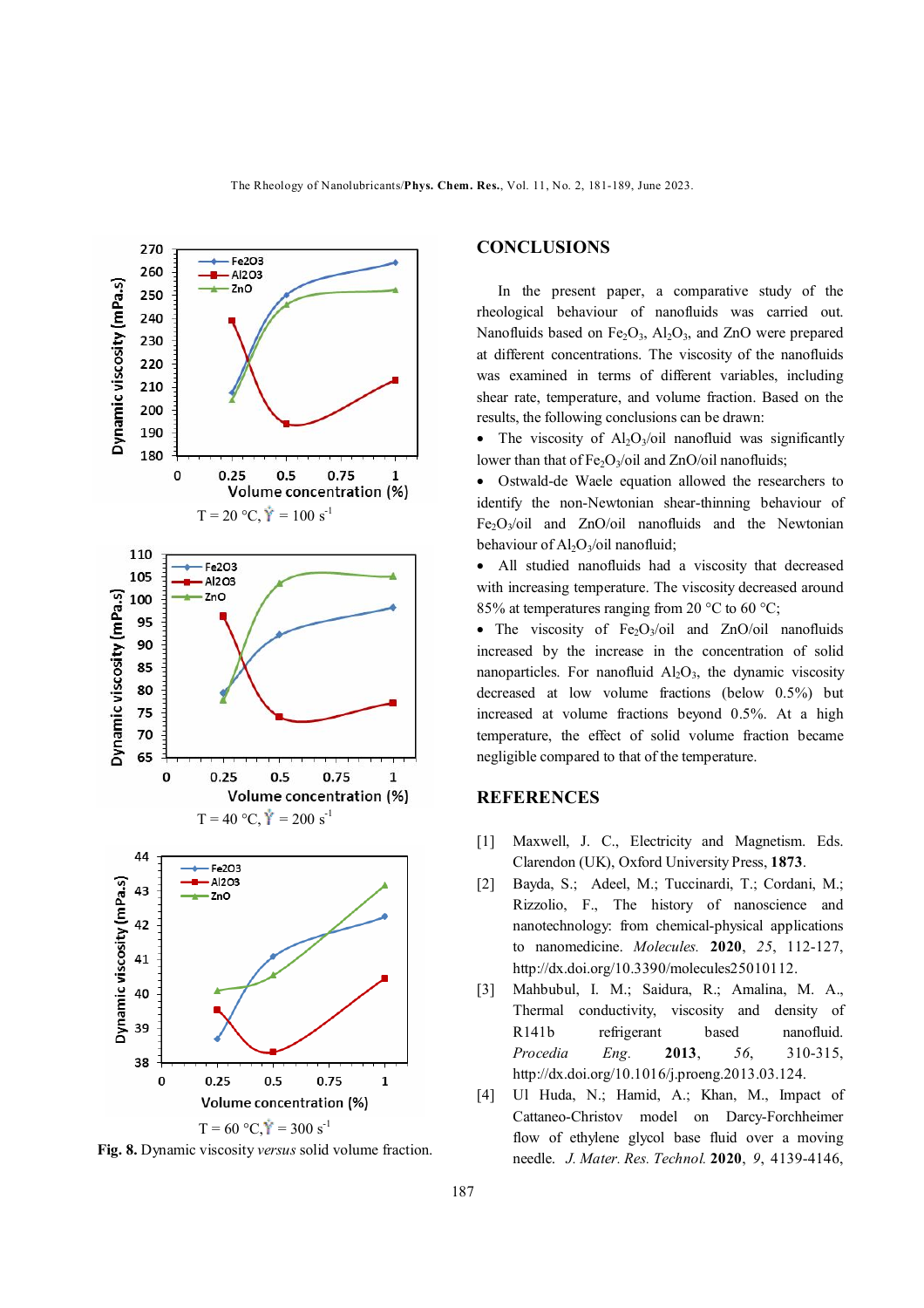http://dx.doi.org/10.1016/j.jmrt.2020.02.041.

- [5] Akhavan-Behabadi, M. A.; Hekmatipour, F.; Mirhabibi, S. M.; Sajadi, B., Experimental investigation of thermal-rheological properties and heat transfer behavior of the heat transfer oil-copper oxide (HTO–CuO) nanofluid in smooth tubes. *Exp. Therm. Fluid Sci.* **2015**, *68*, 681-688, http://dx.doi.org/10.1016/j.expthermflusci.2015.07.00 8.
- [6] Farbod, M.; Kouhpeymani asl, R.; Noghreh abadi, A. R., Morphology dependence of thermal and rheological properties of oil-based nanofluids of CuO nanostructures. *Colloids Surfaces A Physicochem. Eng. Asp.* **2015**, *474*, 71-75, http://dx.doi.org/10.1016/j.colsurfa.2015.02.049.
- [7] Esfe, M. H.; Karimipour, A.; Yan, W. M.; Akbari, M.; Safaei M. R.; Dahari, M., Experimental study on thermal conductivity of ethylene glycol based nanofluids containing Al2O3 nanoparticles. *Int. J. Heat Mass Transf.* **2015**, *88*, 728-734, https://doi.org/10.1016/j.ijheatmasstransfer.2015.05.0 10.
- [8] Meybodi, M. K.; Daryasafar, A.; Koochi, M. M.; Moghadasi, J.; Meybodi, R. B., A novel correlation approach for viscosity prediction of water based nanofluids of  $Al_2O_3$ ,  $TiO_2$ ,  $SiO_2$  and CuO. *J. Taiwan Inst. Chem. Eng.* **2016**, *58*, 19-27, https://doi.org/10.1016/j.jtice.2015.05.032.
- [9] Akbari, O.; Toghraie, D.; Karimipour, A.; Marzban, A.; Ahmadi, G. R., The effect of velocity and dimension of solid nanoparticles on heat transfer in non-Newtonian nanofluid. *Phys. E Low-Dimensional Syst. Nanostructures.* **2017**, *86*, 68-75, http://dx.doi.org/10.1016/j.physe.2016.10.013.
- [10] Vicki Wanatasanapana, V.; Abdullah, M. Z.; Gunnasegaran, P., Effect of  $TiO<sub>2</sub>-Al<sub>2</sub>O<sub>3</sub>$  nanoparticle mixing ratio on the thermal conductivity, rheological properties, and dynamic viscosity of water-based hybrid nanofluid. *J. Mater. Res. Technol.* **2020**, *9*, 13781-13792,

http://dx.doi.org/10.1016/j.jmrt.2020.09.127.

[11] Said, Z.; Sajid, M. H.; Saidur, R.; Rahim, N. A.; Bhuiyan, M. H. U., Rheological behaviour and the hysteresis phenomenon of Al<sub>2</sub>O<sub>3</sub> nanofluids. *Mater*.

*Res. Innov.* **2014**, *18*, S6-47-S6-50, DOI 10.1179/1432891714Z.000000000930.

- [12] Rostami, S. *et al*., Effect of silica nano-materials on the viscosity of ethylene glycol: an experimental study by considering sonication duration effect. *J. Mater. Res. Technol.* **2020**, *9*, 11905-11917, https://doi.org/10.1016/j.jmrt.2020.07.105.
- [13] Jarahnejad, M., *et al*., Experimental investigation on viscosity of water-based  $Al_2O_3$  and  $TiO_2$  nanofluids. *Rheol Acta.* **2015**, *54*, 411-422, http://dx.doi.org/10.1007/s00397-015-0838-y.
- [14] Vallejo, J. P.; Żyła, G.; Fernández-Seara, J.; Lugo, L., Influence of six carbon-based nanomaterials on the rheological properties of nanofluids. *Nanomaterials*. **2019**, *9*, 146-156, http://dx.doi.org/10.3390/nano9020146.
- [15] Li, H.; Wang, L.; He, Y.; Hu, Y.; Zhu, J., Experimental investigation of thermal conductivity and viscosity of ethylene glycol based ZnO nanofluids. *Appl. Therm. Eng.* **2015**, *88*, 363-368, http://dx.doi.org/10.1016/j.applthermaleng. 2014.10.071.
- [16] Yapici, K.; Osturk, O.; Uludag, Y., Dependency of nanofluid rheology on particle size and concentration of various metal oxide nanoparticles. *Braz. J. Chem. Eng.* **2018**, *35*, 575-586, http://dx.doi.org/10.1590/0104- 6632.20180352s20160172.
- [17] Yan, S. R.; Toghraie, D.; Abdulkareem, L. A.; Alizadeh, A.; Barnoon, P.; Afrand, M., The rheological behavior of MWCNTs-ZnO/waterethylene glycol hybrid non-Newtonian nanofluid by using of an experimental investigation. *J. Mater. Res. Technol.* **2020**, *9*, 8401-8406, http://dx.doi.org/10.1016/j.jmrt.2020.05.018.
- [18] Asadi, M.; Asadi, A., Dynamic viscosity of MWCNT/ZnO-engine oil hybrid nanofluid: An experimental investigation and new correlation in different temperatures and solid concentrations. *Int. Commun. Heat Mass Transf.* **2016**, *76*, 41-45, http://dx.doi.org/10.1016/j.icheatmasstransfer.2016.05 .019.
- [19] Afrand, M.; Nazari Najafabadi, K.; Akbari, M., Effects of temperature and solid volume fraction